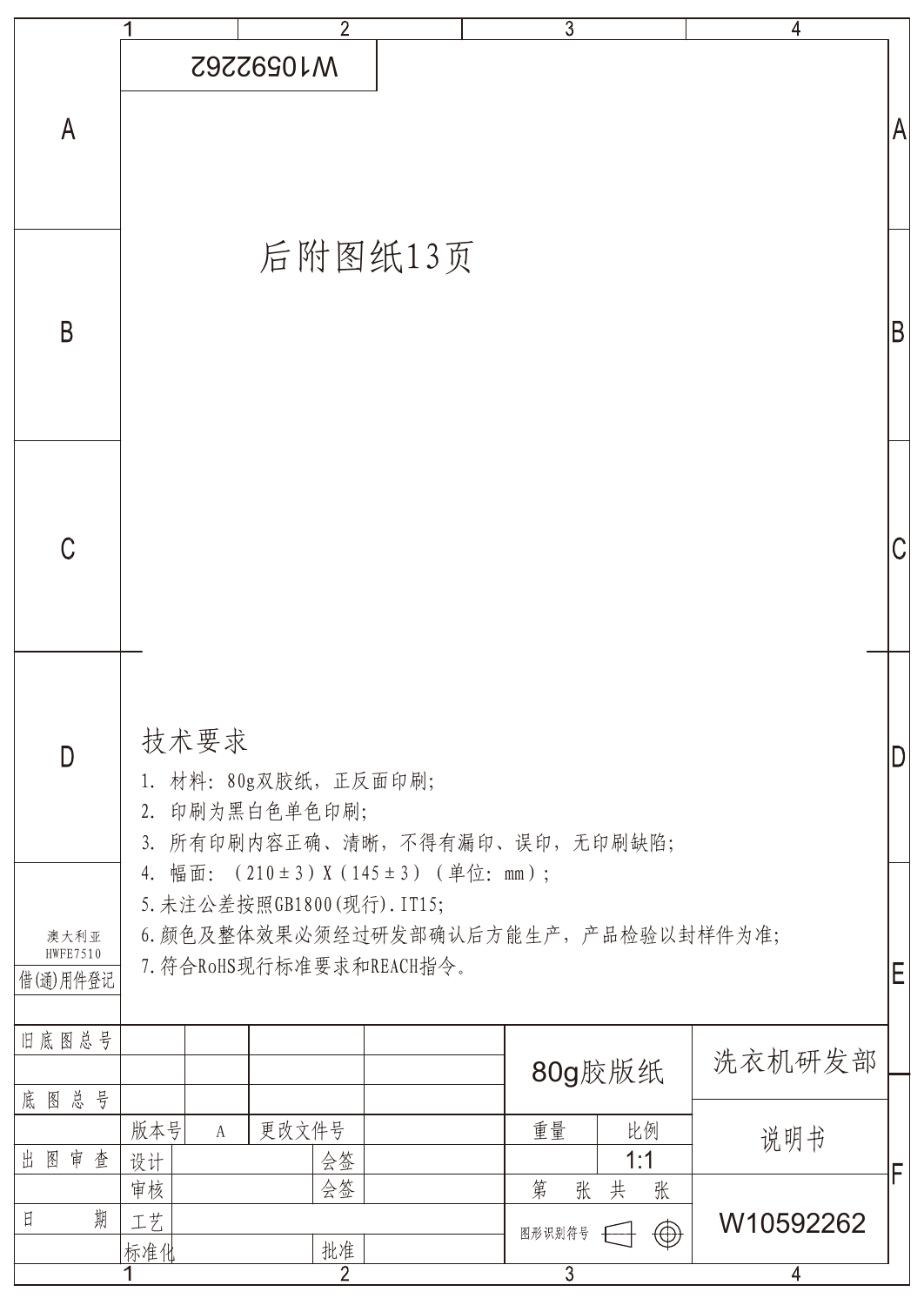## **Hisense**

# **Hisense**

USER'S OPERATION MANUAL



W10592262A

Before operating this unit, please read this manual thoroughly, and retain for future reference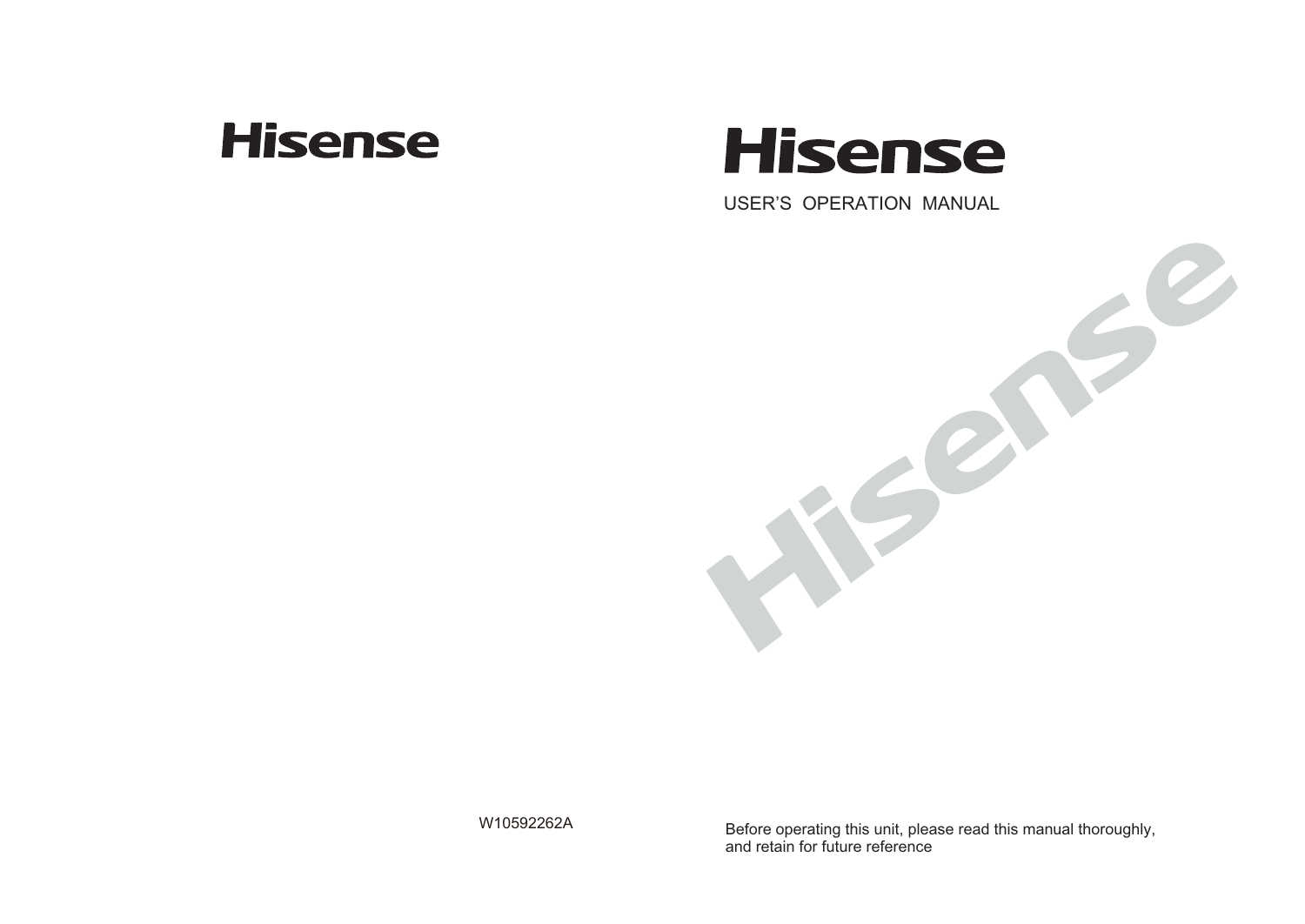| Disposing of packaging and scrapping<br>٠<br>$\bullet$<br>5<br>5<br>5<br>5<br>6<br>٠<br>٠<br>6<br>7 |
|-----------------------------------------------------------------------------------------------------|
|                                                                                                     |
|                                                                                                     |
|                                                                                                     |
|                                                                                                     |
|                                                                                                     |
|                                                                                                     |
|                                                                                                     |
|                                                                                                     |
|                                                                                                     |
|                                                                                                     |
|                                                                                                     |
|                                                                                                     |
|                                                                                                     |
|                                                                                                     |
|                                                                                                     |
|                                                                                                     |
|                                                                                                     |
|                                                                                                     |
|                                                                                                     |
|                                                                                                     |
|                                                                                                     |
|                                                                                                     |
|                                                                                                     |
|                                                                                                     |
| 7                                                                                                   |
| 7                                                                                                   |
| $\mathsf{R}$                                                                                        |
| 8                                                                                                   |
| How to position the separator in the main wash chamber                                              |
|                                                                                                     |
|                                                                                                     |
|                                                                                                     |
|                                                                                                     |
|                                                                                                     |
|                                                                                                     |
| ٠                                                                                                   |
|                                                                                                     |
|                                                                                                     |
| ٠                                                                                                   |
|                                                                                                     |
|                                                                                                     |
|                                                                                                     |

| ٠ | The washing machine will not start and no indicator lamps    |  |  |
|---|--------------------------------------------------------------|--|--|
|   |                                                              |  |  |
| ٠ |                                                              |  |  |
|   |                                                              |  |  |
|   | Residue from detergent and additives left in the detergent   |  |  |
|   |                                                              |  |  |
| ٠ |                                                              |  |  |
|   |                                                              |  |  |
|   |                                                              |  |  |
| ٠ |                                                              |  |  |
|   | If a failure code "F01" and "F02" appears on the display  17 |  |  |
|   |                                                              |  |  |
|   | If a failure code "FOY" to "FOT" appears on the display  18  |  |  |
| ٠ |                                                              |  |  |
| ٠ |                                                              |  |  |
|   |                                                              |  |  |
|   |                                                              |  |  |
|   |                                                              |  |  |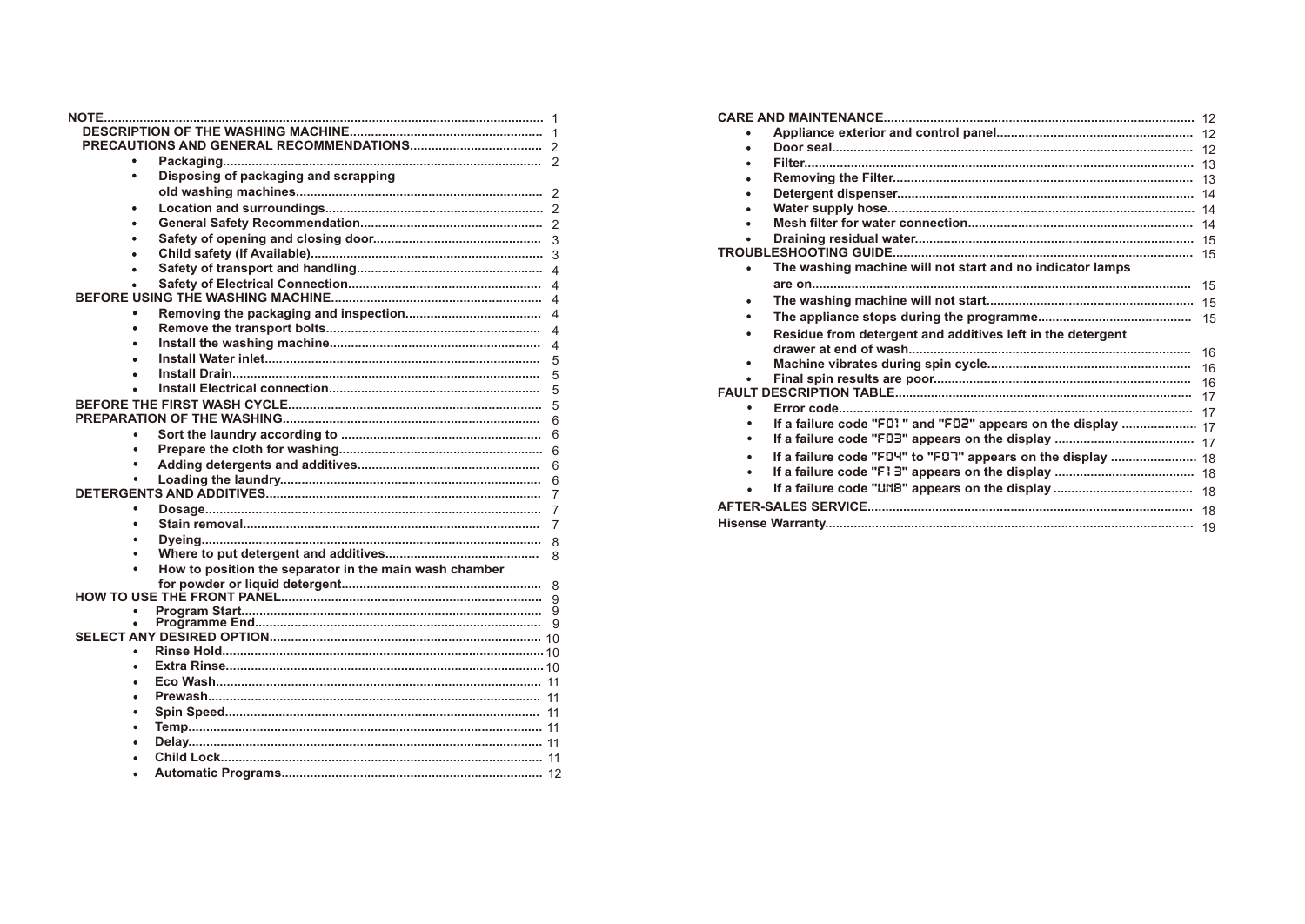### **NOTE**

The manufacturer reserves the right for any modifications on the product witch might be deemed necessary or useful without informing about it in this User Manual. Thank you for choosing a Hisense washing machine.

### Before operating your new washing machine, please read this instruction manual carefully, and keep it for reference.

Please make sure the socket is grounded securely, and the water source connection is reliable. The manufacturer declines all liability and warranty for damage to property or injury to persons or animals due to non-compliance with the directions given in this instruction.

This appliance is not intended for use by persons(including children) with reduced physical, sensory or mental capabilities, or lack of experience and knowledge,unless they have been given supervision or instruction concerning use of the appliance by a person responsible for their safety.

Children should be super vised to ensure that they do not play with the appliance.

#### **DESCRIPTION OF THE WASHING MACHINE**



**Control panel layout and appearance will depend on the model**

- 1. Worktop
- 2. Control panel
- 3. Detergent dispenser
- 4. Door
- 5. Child safety device(if provided, inside the door)
- 6. Plinth covering pump access
- 7. Adjustable feet

#### **PRECAUTIONS AND GENERAL RECOMMENDATIONS**

- **1**. **Packaging**
- . The packaging material is entirely recyclable, and marked with the recycling symbol  $\bigtriangleup$ . Adhere to current local regulations when disposing of packaging material.

#### **2**. **Disposing of packaging and scrapping old washing machines**

- The washing machine is built from reusable materials. It must be disposed of in compliance with current local waste disposal regulations. .
- Before scrapping, remove all detergent residues, break the door hook, and cut off the power cable so that the washing machine becomes unusable. . .
- The symbol  $\mathbb X$  on the product, or on the documents accompanying the product, indicates that this appliance may not be treated as household waste. Instead it shall be handed over to the applicable collection point for the recycling of electrical and electronic equipment. Disposal must be carried out in accordance with local environmental regulations for waste disposal. For more detailed information about treatment, recovery and recycling of this product, please contact your local city office, your household waste disposal service or the shop where you purchased the product.

#### **3**. **Location and surroundings**

- The washing machine must only be installed in enclosed spaces. Installation in the bathroom or other places where air is humid is not recommended. .
- Do not store flammable fluids near the appliance. Minimum housing dimensions: Width: 600 mm Height: 850 mm Depth: Refer to Parameter Table in quick basic chart. .

#### **4**. **General Safety Recommendation**

- Do not leave the appliance plugged in when it is not in use. Never plug or . unplug the power from the mains supply, if your hands are wet.
- unplug the power from the mains supply, if your having all ways turn off the water supply tap after the use. .
- Before any cleaning and maintenance, switch off the machine and disconnect it from the mains.
- it from the mains.<br>• Clean the outside of the washing machine with a damp cloth. Do not use abrasive detergents.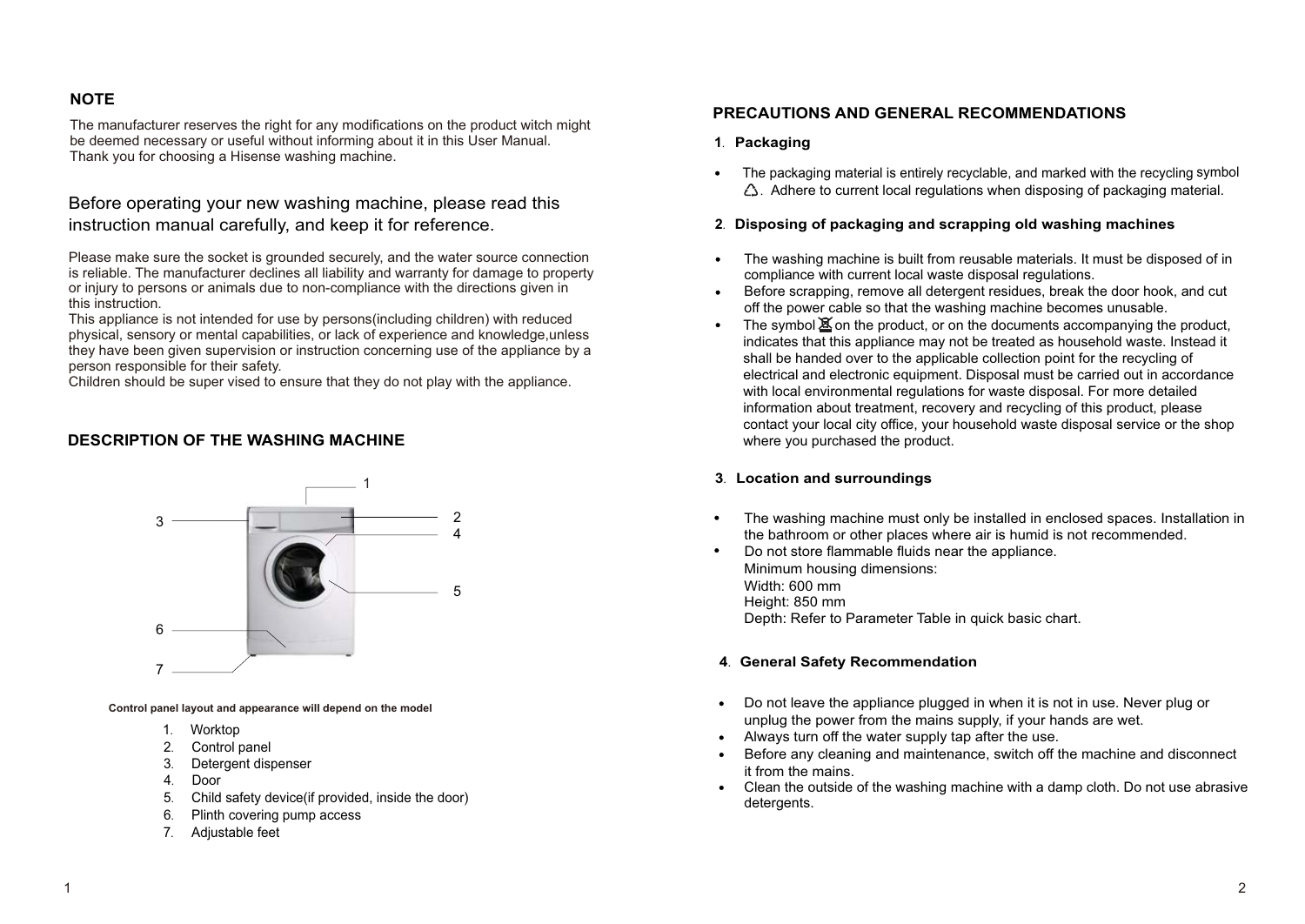- Never open the loading door forcibly or use it as a step. .
- Never open the loading door or filter while there is still water in the drum. .
- This appliance is not intended for use by persons(including children) with reduced physical, sensory or mental capabilities, or lack of experience and knowledge, unless they have been given supervision or instruction concerning use of the appliance by a person responsible for their safety. .
- Children must not be allowed to play with the appliance or to climb into the drum (see also the "Child Safety" Section). .
- If necessary, the power cable may be replaced with an identical one obtained from our After-Sales Service. The power cable must only be replaced by a qualified technician. .
- Do not allow children to operate, crawl on, be near or inside your washer. Now that during the wash cycle, the surface temperature of the porthole door may increase. Close supervision of the children is necessary when the appliance is used near children. .

#### **5**. **Safety of opening and closing door**

- Only when the programme turns"End", the door could be opened. Never open the door forcibly while the machine is running, otherwise you can damage the door lock. .
- If you must open the door while the machine is running, press the "**Start/Pause**" button on the front of the control panel to pause the current cycle, and then wait for at least 2 second to turn off the machine, and restart the machine and select new programme for the door lock to be released and the Lock light turn off from the panel. .
- To open the door, hold the door handle, press the inside handle and pull the door. . .
- Close the door by pressing it without excessive force until it clicks shut. Note:

In the case of power outage, please check the water level, if the water is exist in the drum above the door level , then please drain the water from the drain hose before opening the door.

#### **6**. **Child safety(If Available)**

To protect the appliance against improper use, turn the plastic screw on the interior of the door. To do this, use a coin or similar objects. .

- Slot vertical: the door will not lock.
- Slot vertical: the door will not lock.<br>• Slot horizontal normal position: the door can be locked again.

In addition to the child safety lock door, the machine is equipped with "Child Lock" function. Please refer to the "Child Lock" instruction in page 11.



**7**. **Safety of transport and handling**

## **Never lift the appliance by the worktop when transporting.** .

- Pull out the mains plug. .
- Turn off the water tap.
- . Disconnect the inlet and drain hoses.
- . . Drain all remaining residual water from the hoses and from the appliance (see "Removing the Filter", "Draining Residual Water").
- Fit the transport bolts (obligatory).
- . The machine is over 55 Kg in weight; therefore, two persons are needed to move it.

#### **8. Safety of Electrical Connection**

- . . **Only use a socket with an earth connection.** Do not use extension leads or multi sockets.
- . Electric supply must be adequate for the machine's 10 A Current Rating.
- Electrical connections must be made in accordance with local regulations.
- . The electrical power cable must be replaced exclusively by a licensed electrician.

#### **BEFORE USING THE WASHING MACHINE**

#### **1. Removing the packaging and inspection**

- . After unpacking, ensure that the washing machine is undamaged. If in doubt, do not use the washing machine. Contact After-Sales Service or your local retailer.
- . . Check that the accessories and supplied parts are all present (see also the separate Installation quide).
- Keep the packaging materials (plastic bags, polystyrene parts, etc.) out of reach of children, as they are potentially dangerous.

#### **2. Remove the transport bolts (see also the separate Installation guide)**

- The washing machine is fitted with transport bolts to avoid any possible damage to the interior part during transport. Before using the machine, it is imperative that the transport bolts are removed. . .
- After their removal, cover the openings with the 4 enclosed plastic caps.

#### **3. Install the washing machine (see also separate Installation guide)**

- Move the appliance without lifting it by the worktop. .
- Install the appliance on a solid and level floor surface, preferably in a corner of the room. .
- the room.<br>
Finsure that all four feet are stable and resting on the floor and then check that the washing machine is perfectly level (use a spirit level).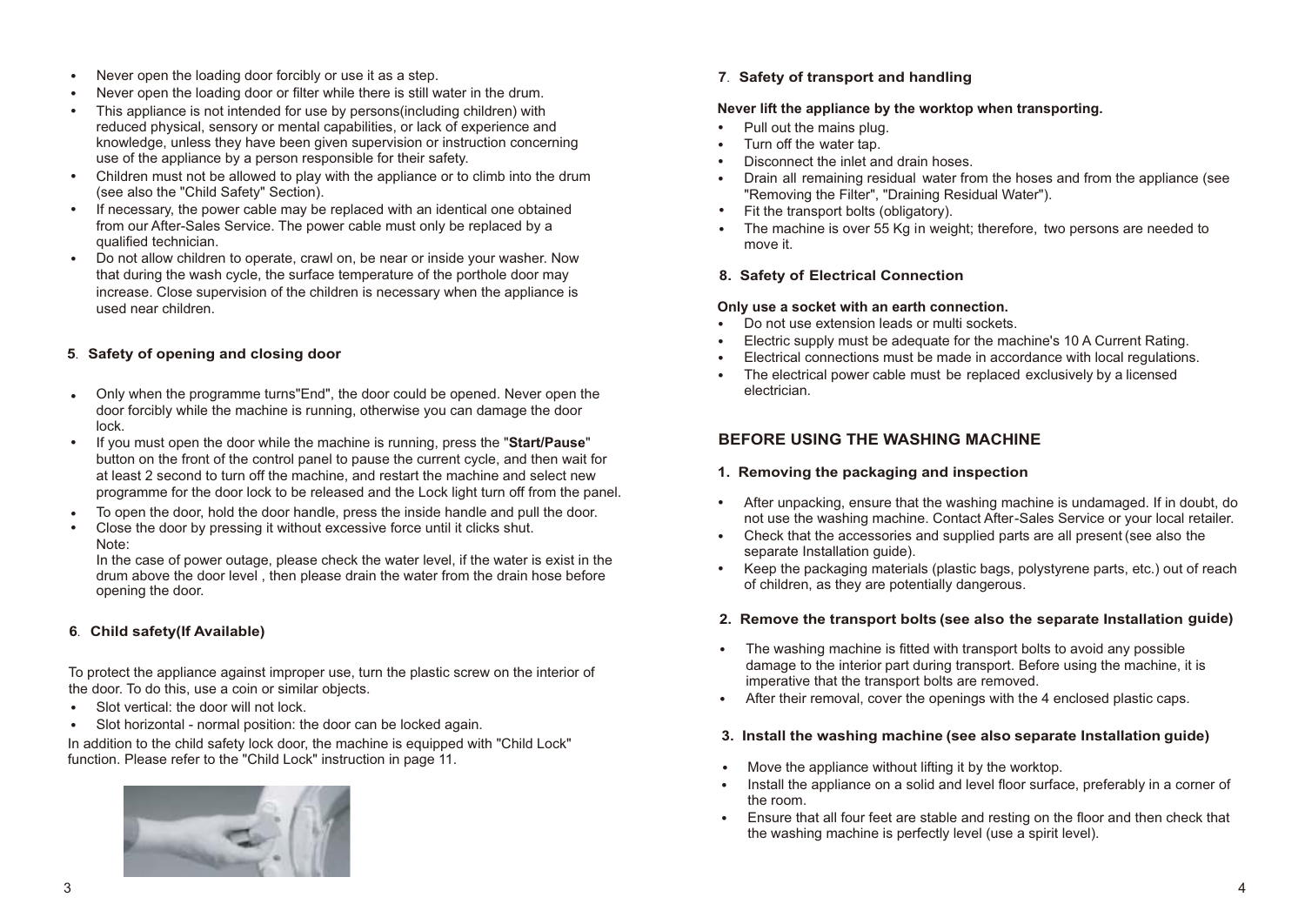- Ensure that the ventilation openings in the base of the washing machine(if available on your model) are not obstructed by a carpet or other material. .
- **4. Install water inlet(see also separate Installation guide)**
- Please refer to the Installation guide for installing the water inlet. .

#### **5. Install Drain(see also separate Installation guide)**

- Connect the drain hose to the siphon or hook it over the edge of a sink by means of the "U" bend supplied.
- of the "U" bend supplied.<br>
If the washing machine is connected to an integrated drainage system, ensure that the integrated drainage system is equipped with a vent to avoid simultaneous loading and draining of water (siphoning effect). loading and draining of water (siphoning effect • The drain plug should be removed at all time.
- 
- Secure the drain hose tightly to prevent spills and scalding during machine drainage. .
- The drain hoses must always be securely tighten and remain in an undamaged state. .

#### **6. Install Electrical connection**

- Electrical connections must be carried out by a qualified technician in compliance with the manufacturer's instructions and current standard safety regulations. .
- Data regarding voltage, power consumption and protection requirements are given on the back of the washing machine. .
- given on the back of the washing machine.<br>• The appliance must be connected to the mains by means of a socket with an earth connection in accordance with current regulations. The washing machine must be earthed by law. The manufacturer declines all liability for damage to property or injury to persons or animals due to non-compliance with the directions given above.
- Do not use extension leads or multiple sockets. Make sure the capacity of the socket is powerful enough to drive the machine during heating.  $\bullet$
- Before any maintenance on the washing machine disconnect it from the mains supply. .
- supply.<br>• After installation, access to the mains plug or to disconnection from the mains supply must be ensured at all times via an electric switch.
- Do not operate the washing machine if it has been damaged during transport. Inform After-Sales Service. . .
- Mains cable replacement is only to be carried out by After-Sales Service. .
- The appliance must only be used in the household for the prescribed uses.

#### **BEFORE THE FIRST WASH CYCLE**

recommend that you carry out a short wash cycle without laundry. To remove any residual water used during testing by the manufacturer, we

- Open the tap. . .
- Close the door.
- Close the door.<br>• Pour a little amount of detergent (about 30ml) into the main wash of the detergent dispenser. ing chamber
- . Select and start a short programme (see separate quick reference guide).

#### **PREPARATION OF THE WASHING**

**1. Sort the laundry according to ...**

## **Type of fabric /care label symbol** .

Cottons, mixed fibers, easy care/synthetics, wool, hand wash items. The wool wash cycle of this machine has been tested and approved by The Woolmark Company for the washing of Woolmark garments labeled as "machine wash" provided that the garments are washed according to the instructions on the garment label and those issued by the manufacturer of this washing machine.

## **.** Colour

Separate coloured and white items. Wash new coloured articles separately.

## **Loading** .

Wash items of different sizes in the same load to improve washing efficiency and distribution in the drum.

#### **2. Prepare the cloth for washing**

- Empty all pockets, coins, safety pins etc. can damage your laundry as well as . the appliance drum and tub.
- the appliance drum and tub.<br>
 Close the zips and fasten buttons or hooks; loose belts or ribbons should be tied together.
- tied together.<br>• Wash small items (e.g. nylon stockings, belts etc.) and items with hooks (e.g. bras) in a cloth bag or pillow case with zip. Always remove curtain rings or wash curtains with the rings inside a cotton bag.

#### **3. Adding detergents and additives**

- Please refer to Section Detergent and additives.
- **4. Loading the laundry**

**Note: Overloading the machine will result in unsatisfactory washing results and creased laundry. Please be also careful when loading the drum with large articles. The unbalance drum could cause the machine vibration.**  .

- Open the door.
- Load the articles one at a time loosely into the drum, without overfilling. . .
- Observe the load sizes given in the quick reference guide. .
- Close the door.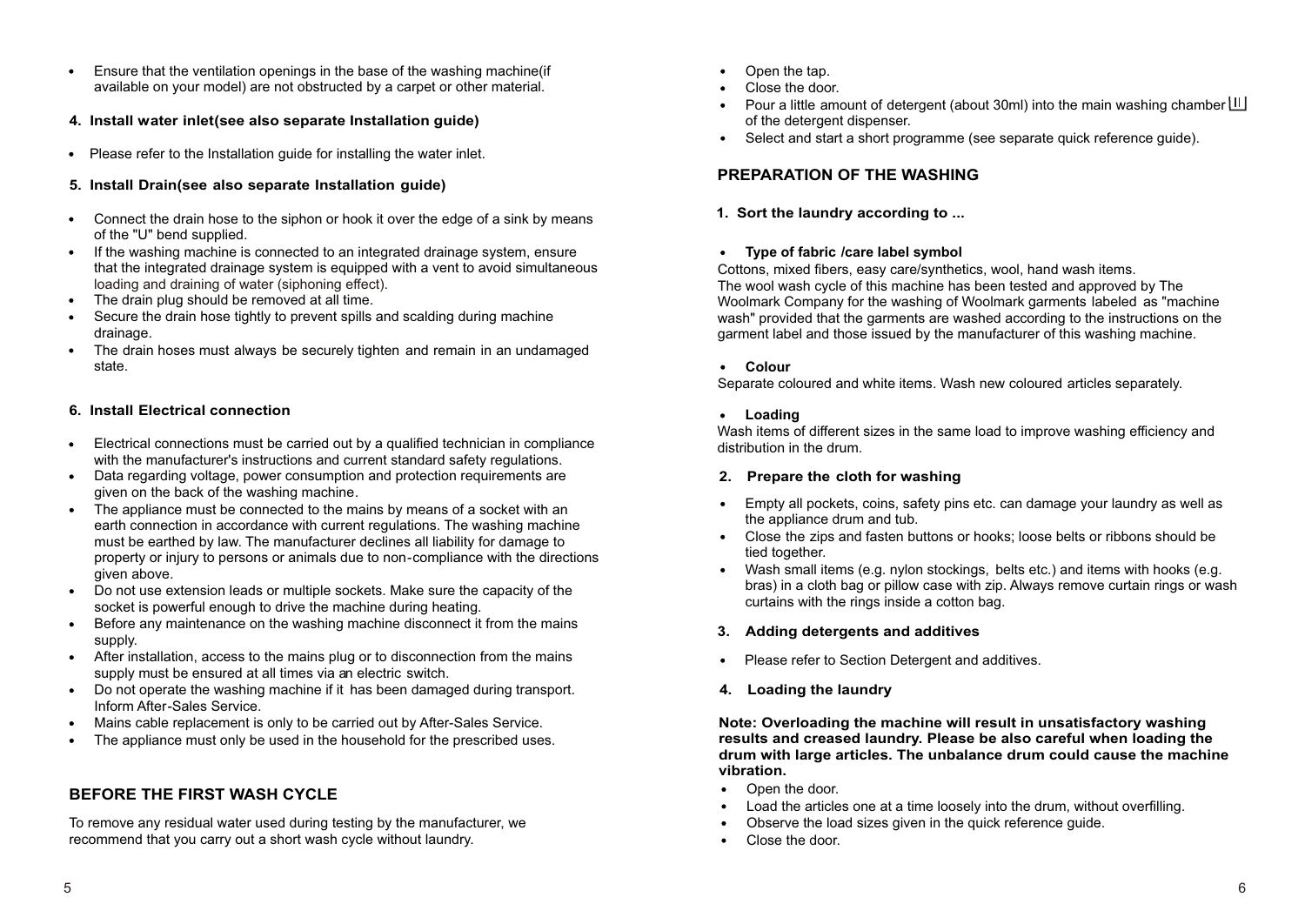### **DETERGENTS AND ADDITIVES**

#### **Always use high efficiency, low foam detergent for a front loadmachine.**

- **The choice of detergent depends on:**<br>• Type of fabric (cottons, easy care/s Type of fabric (cottons, easy care/synthetics, delicate items, wool) .
- Colour .
- The wash temperature
- Degree and type of soiling .

#### **Note: Use only specific detergents for washing wool**

#### **Remarks:**

Any whitish residues on dark fabrics are caused by insoluble compounds used in modern phosphate-free powder detergents. If this occurs, shake or brush out the fabric or use liquid detergents. Use only detergents and additives specifically produced for domestic washing machines. When using descaling agents, dyes or bleaches for the pre-wash, make sure that they are suitable for use in domestic washing machines. Descalers could contain products which could damage your washing machine. Do not use any solvents (e.g. turpentine, benzine). Do not machine wash fabrics that have been treated with solvents or flammable liquids.

#### **Dosage**

Follow the dosage recommendations on the detergent pack. They depend on:<br>• Degree and type of soiling.

- Degree and type of soiling. .
- Size of wash. .
- Follow the detergent manufacturer's instructions for a full load.
- Half load: 3/4 of the amount of detergent used for a full load. .
- Minimum load (about 1 kg): 1/2 the amount of detergent used for a full load. .
- Depends on water hardness in your area (ask for information from your water company) Soft water requires less detergent than hard water. .

#### **Notes:**

Too much detergent can result in excess foam formation, which reduces washing efficiency. If the washing machine detects too much foam, it may prevent spinning. Insufficient detergent may result in grey laundry in time and also calcifies the heating system, drum and hoses.

If you want to improve the rinse performance in the case of too much detergent used, you can add the rinse times before you start the program.

#### **Stain removal**

Blood, milk, eggs etc. are generally removed by the automatic enzyme phase of the

- programme. . To remove red wine, coffee, tea, grass and fruit stains adda stain remover to the main wash chamber of the detergent dispenser.
- Pre-treat heavily-soiled areas with stain remover if necessary.  $\bullet$

### **Dyeing**

- Only use dyes that are suitable for washing machines. .
- Follow the Manufacturers instructions. . .
- Plastic and rubber parts of the washing machine can be stained by dyes.

#### **Where to put detergent and additives**

The detergent drawer has three chambers (Fig. "A") .

#### **Pre-wash chamber**

Detergent for the pre-wash/soak .

#### **Main wash chamber**

- Detergent for the main wash .
- Stain remover .
- Water softener (water hardness class 4) .

#### **Softener chamber**

- Fabric softener .
- Liquid starch . .
- Pour additives only up to the "**MAX**" mark.

#### **How to position the separator in the main wash chamber for powder or liquid detergent**

For use with powder detergent: Place the separator in the higher position. Lift the separator until its top can be reclined. Place its hooks on the upper end of the back guide rails and slightly push the separator down to fix it( $Fig.$ "B"and Fig. " $C$ ").

A gap should remain between the separator and the bottom of the main wash chamber, if the separator has been correctly installed (Fig. "B" and Fig. "C"). For use with liquid detergent: place the separator in the lower position. Secure the separator in the chamber using the front guide rails. Position the separator so that it touches the bottom of the main wash chamber (Fig. "D").





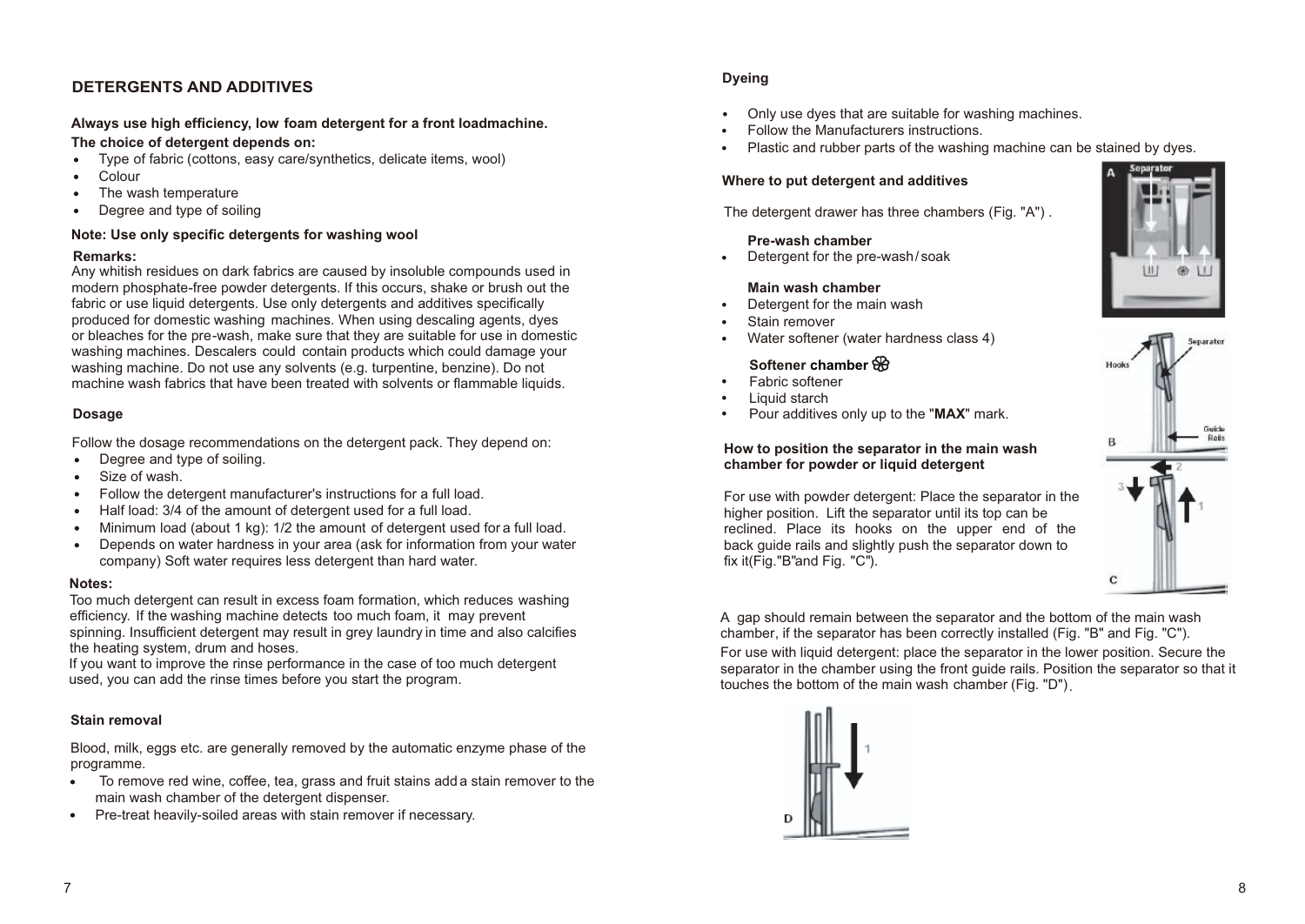- **Notes:** . Keep detergents and additives in a safe, dry place out of the reach of children.
- Liquid detergents can be used for programmes with pre-wash. However, in this case a powder detergent must be used for the main wash. .
- Do not use liquid detergents when activating the " Delay " function (if available on your washing machine). .
- To prevent dispensing problems when using highly concentrated powder and liquid detergents, use the special detergent ball or bag supplied with the detergent and place it directly inside the drum. .
- When using descaling agents, bleaches or dyes, make sure that they are suitable for washing machines. Descalers could contain compounds that can damage parts of your washing machine. .
- Do not use any solvents in the washing machine (e.g. turpentine, benzine). .
- If you use starch powder, proceed as follows: .
	- 1.Wash your laundry using the desired wash programme.
	- 2.Prepare the starch solution according to the starch manufacturer's instructions.
	- 3.Select the "Rinse + Spin " programme, reduce the speed to 800 rpm and start the programme.
	- 4. Pull out the detergent drawer until you can see about 3cm of the main wash  $chamber$   $||$   $||$ .
	- 5.Pour the starch solution into the main wash chamber  $\mathbb{H}$  while the water is running into the detergent drawer.
	- 6.If there are starch residues in the detergent drawer when the programme has finished, clean the main wash chamber.

#### **HOW TO USE THE FRONT PANEL**

#### **Program Start**

- . Open the tap, add detergent, load the drum and close the door.
- Turn the selector to choose the right wash cycle for the type of fabric you are washing. These program are including cotton, Synthetics, Delicate, Wool, Intensive,Quick, Rinse+Spin and Spin. .
- You can set up manually the spin speed, temperature, rinse hold, extra rinse, Eco and prewash. .
- . Press the**"Start/Pause"** button to start the program . .
- The time display shows the remaining of the programme time.

#### **Programme End**

When programme finished its running, it will display"END", user can press Power button for 2 seconds to turn off the machine,otherwise if no operation is taken in 30 seconds, the machine will turn off automatically.<br>• Close the tap.

- . Close the tap.
- Open the door and take the washed clothes out.
- . Slightly open the door to remove moisture in the pump.

#### **SELECT ANY DESIRED PUSH BUTTON OPTION:**

Press the selected push button option once, and the corresponding indicator lights turns on.

 If the selected programme and option cannot be combined,these functions will be disabled automatically and indicator will turn off automatically.



#### **The picture is only for reference and it might be different on each model**

#### **Rinse Hold**

- If you select Rinse Hold", the laundry remains in the last rinse water without progressing to the final spin cycle, to avoid creasing and prevent colours fading.
- It is recommended to select this function when washing synthetic or delicate cloths.
- If you want to delay the spin, selecting this function will be useful.

**Note:**When the programme runs to the step before the spin, the machine will delay spinning.

#### **To cancel the Rinse Hold function**

 Press the"**Start/Pause**" button or the"**Option**" button, and then the washing machine will start spinning progress automatically. When spinning finishes, the programme will end automatically.

#### **Extra Rinse**

- Adding extra number of rinse to prolong rinse time.
- The function is suitable for areas with soft water, or to wash baby cloth, or for the people with allergies.
- If this function is selected, Eco wash option will be disabled.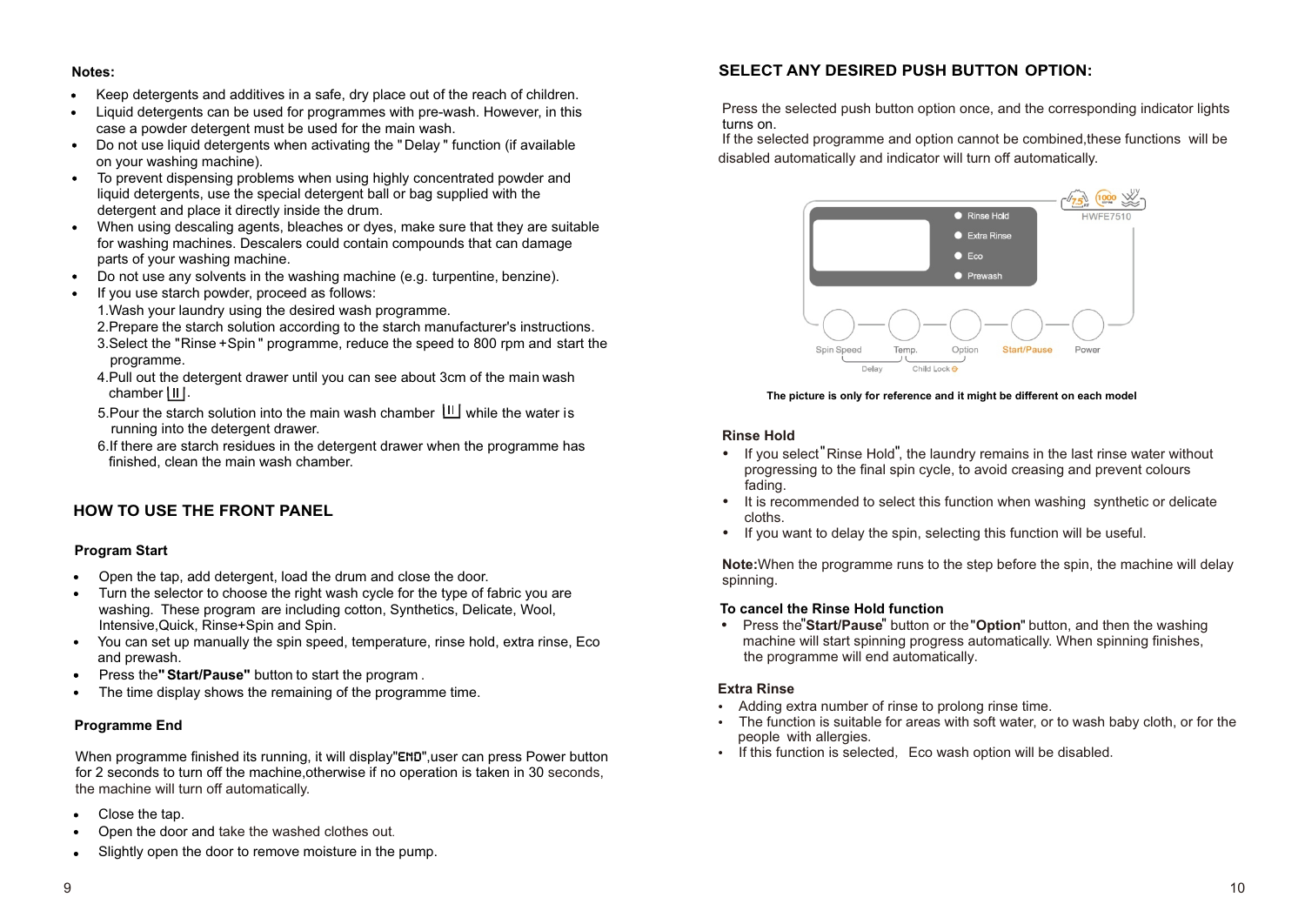### **Eco Wash**

- This option has a shorter wash time and temperature.Therefore, it reduces the water and energy consumption.
- If the Eco Wash Function is selected, all other options will be disabled.

#### **Prewash**

- This option is suitable for heavily soiled (e.g.soil, dust). The programme is prolonged for 18 minutes.
- If the Prewash function is selected, Eco Wash option will be disabled.

#### **Spin Speed**

- The programme predefined spin is set to the max. Spin speed.
- Press the "Spin Speed" button to select desired spin speeds.
- If spin speed "0" is selected, the last spin process will be canceled and the machine only drains the water before ending the programme.

### **Temp.**

• On selecting a program, press the **Temp**. button,a predefined temperature is displayed. Then press the **Temp.**" button again to adjust another temperature value.

#### **Delay**

Delay function allows to run the machine at the consumers convenience, for example, at night when electricity is cheaper.To set the delay time follows this:

- Select the desired programme, and options.
- Press the "Spin Speed +Temp." buttons simultaneously to select the delay time from minimum 30 minutes to 24 hours, the minimum delay time will be vary and depends on the selected programme.
- . programme will be finished. The delay time displayed on the digital indicates the time when the wash
- Press the<sup>"</sup>Start/Pause<sup>"</sup> button, the digital window will display the remaining delay time and "DELRY" symbol alternatively.
- The DELRY symbol disappears when the programme starts and it is replaced by the washing time.

#### **To cancel the"Delay"**

- Before pressing "**Start/Pause**" button, turn the programme selector to another programme position.
- After having pressed the"Start/Pause" button, press the "Power" button for 2 seconds to turn off the machine, turn the programme selector to another programme position.

#### **Child Lock**

In addition to the child safety lock door, the machine is equipped with "Child Lock " function.

When the programme starts, press the **Temp**.+**Option** buttons simultaneously, LED

will display "SRFE DN" after buzzing, and then Child Lock is set up.

- When the child lock is set, all function buttons will be disabled from the touch.
- To unlock this during the wash if changes required to the wash program, press "Temp.+ Option<sup>"</sup> buttons simultaneously, LED will display "SRFE DFF" after buzzing, and then Child Lock is released.
- At the end of program or When power is shut down, the child lock function is released.

#### **Change programme or optional function after the programme starts.**

- Press Power button for 2 seconds to turn off the machine.<br>• Turn the machine on and add some detergent if it is neces
- Turn the machine on and add some detergent if it is necessary.
- select the new programme and desired options.  $\bullet$
- Re-press " **Start/Pause**" button to run the new programme.

#### **Automatic Programs**



**The picture is only for reference and it might be different on each model**

This washing machine provides 8 automatic programs. Turn the selector to choose the right wash cycle for the type of fabric you are washing. These program are including Cotton ,Synthetics ,Delicate,Wool,Intensive,Quick, Rinse+Spin and Spin. Press the "**Start/Pause**" button to start the selected wash cycle.

#### **CARE AND MAINTENANCE**

#### **Appliance exterior and control panel**

Could be washed down with a soft, damp cloth. A little neutral detergent (nonabrasive) can also be used. Dry it with a soft cloth.

## **Door seal** .

- Clean with a damp cloth when it is necessary. .
- Cleaning the door seal also remove the door odour which could be caused by the residual powder in the period of time.
- Check the condition of the door seal periodically. .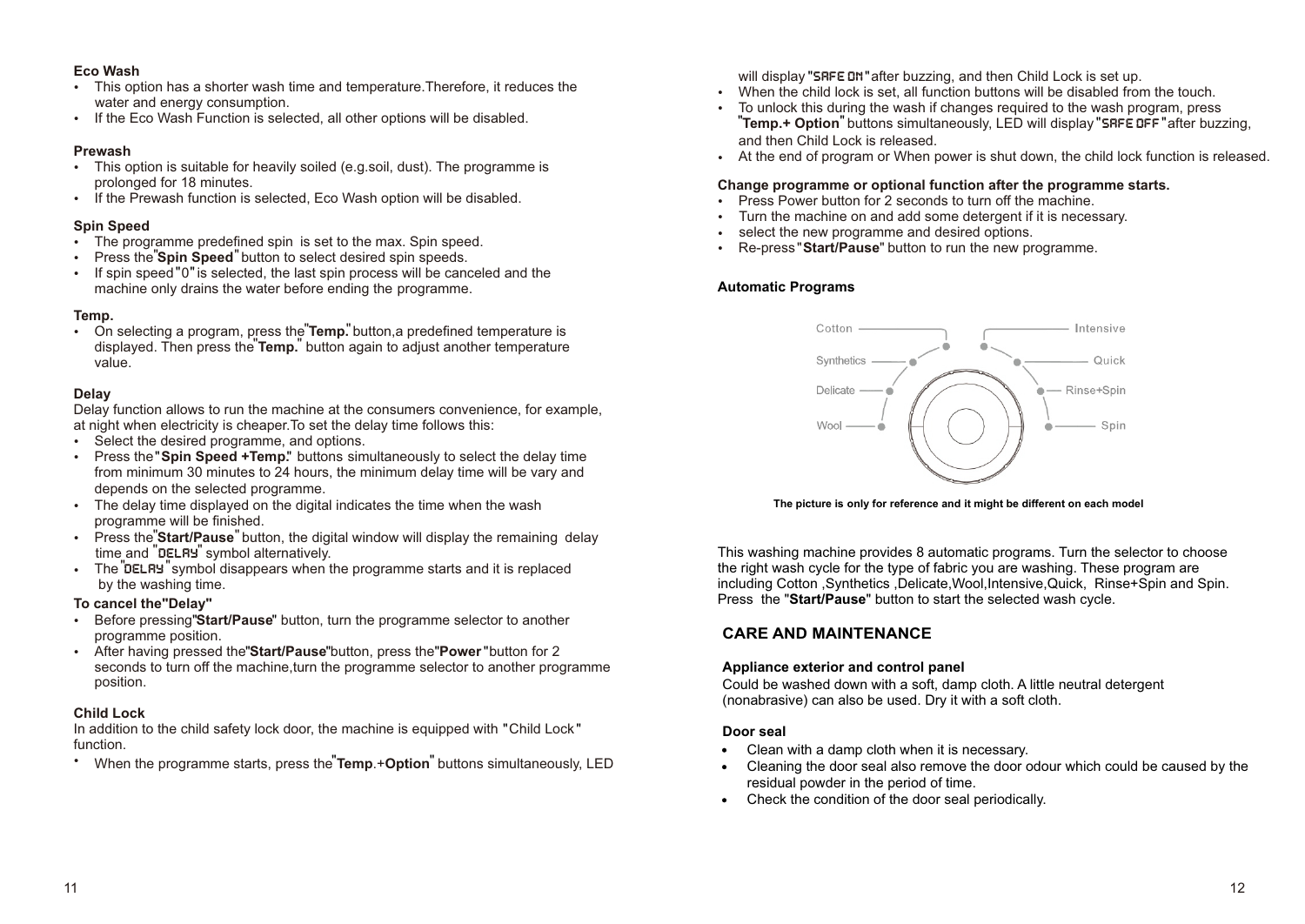- **Filter** . Check and clean the filter regularly, at least two or three times a year (see "Removing the filter"section).
- **Do not use flammable fluids for cleaning the appliance.** .

#### **Removing the Filter**

times a year. We recommend that you check and clean the filter regularly, at least twice or three

- Especially:<br>• If the a If the appliance is not draining properly or if it fails to perform spin cycles. .
- If the pump is blocked by a foreign body (e.g. buttons, coins or safety pins).

#### **IMPORTANT: Ensure that the water has cooled before draining the appliance.**

- Stop the appliance and unplug it. **.** 1
- Depending on the model, remove the plinth by holding it tightly on both sides, pushing it downward and tilting it to the front. Or, push down on the tabs provided on both the sides and remove it (Fig. "a"). 2
- Place a container beneath it. 3
- 4 Open the filter but do not remove it completely. Slowly turn the filter counterclockwise until all the water has drained.
- Wait until all the water has drained. 5
- Now unscrew the filter completely and remove it (Fig. "b"). 6
- 7 Clean the filter and the filter chamber.
- Check that the pump rotor moves freely. 8
- 9 Re-insert the filter and screw it in clockwise as far as it will go.
- Pour about 1 litre of water into the detergent drawer to check that the filter is 10 inserted properly and securely. .
- 11 To re-insert the filter make sure the small lug/clip(as shown in the Fig."c")is facing up and then push the filter into the hosing first. After that start screwing the filter in clockwise as far as it will go(Fig."c").
- 12 Reinstall the plinth.
- Plug in the appliance once again. 13
- Select a programme and start it. 14





#### **Detergent dispenser**

- downward and remove the drawer (Fig. "d"). Press the release lever in the main wash compartment .
- Remove the cover grid from the fabric softener compartment. .
- Remove the separator from the main wash compartment by pulling it upward (Fig. "e"). by pulling it upward (Fig. "e").<br>Wash all the parts under running water. .
- 
- Refit the separator and the grid in the detergent drawer and fit the drawer back inside its housing. .



d

#### **Water supply hose**

Check the supply hose regularly for brittleness and cracks and replace it if necessary using a new hose of the same type (available from After-Sales Service or specialist dealer).

#### **Mesh filter for water connection**

Check and clean regularly.

For washing machines with an inlet hose as shown on Fig."f ".



- Close the tap and loosen the inlet hose on the tap. . .
- Clean the internal mesh filter and screw the water inlet hose back onto the tap.
- Clean the internal mesh filter and screw the water inlet hose back-<br>• Now unscrew the inlet hose on the rear of the washing machine.
- . . Pull of the mesh filter from the washing machine connection with universal pliers
- Refit the mesh filter and screw the inlet hose on again. .
- Turn on the tap and ensure that the connections are completely water-tight.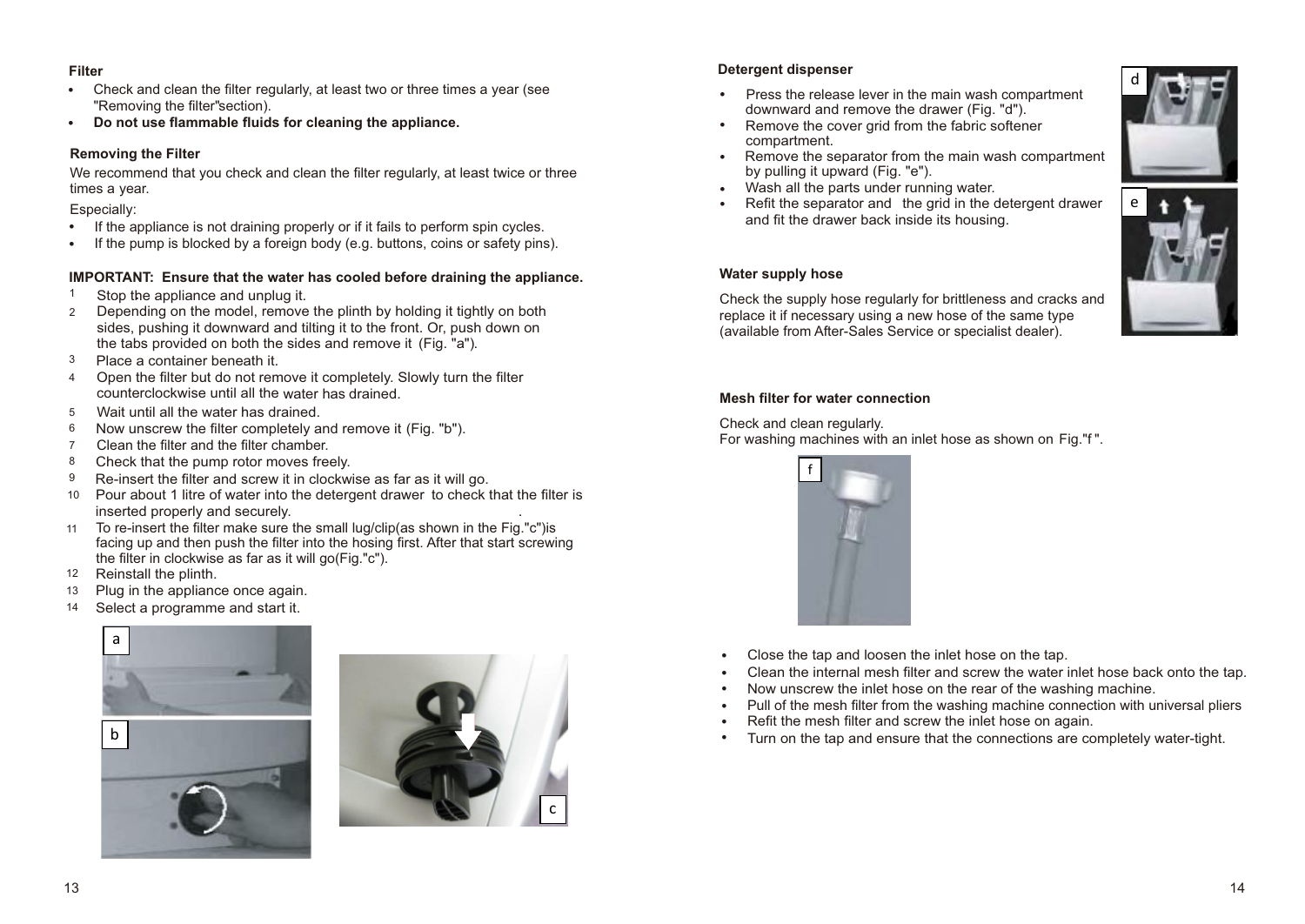#### **Draining residual water**

Before emptying the residual water, switch the appliance off and unplug it from the

- mains socket. Remove the plinth. Place a container beneath it.<br>• Open the filter but do not remove it completely. Slowly tu Open the filter but do not remove it completely. Slowly turn the filter counterclockwise until the water begins to drain out.
- counterclockwise until the water be<br>• Wait until all the water has drained.
- Now unscrew the filter completely and remove it. . .
- Tilt the appliance forward carefully to allow the water to flow out.
- Refit the filter and screw it in clockwise as far as it will go. .
- Refit the plinth. .

- Before using the washing machine again:<br>• Pour approx.1 litre of water into the d Pour approx.1 litre of water into the detergent drawer to check that the filter is inserted properly and securely.
- Plug in the appliance once again. .

#### **TROUBLESHOOTING GUIDE**

enables faults to be detected in good time and the safety system can then react appropriately. These faults are frequently so minor that they can be resolved within a few minutes. Your washing machine is equipped with various automatic safety functions. This

#### **The washing machine will not start and no indicator lamps are on.** Check whether:

- The mains plug is inserted into the socket and the power switched "ON". .
- The mains plug is inserted into the socket and the power switched "ON".<br>• The wall socket is functioning correctly (use a table lamp or similar appliance to test it).

#### **The washing machine will not start.**

Check whether: .

- 
- The door is properly closed (child safety).<br>• The "Start/Pause" button has been pres The "**Start /Pause**" button has been pressed.
- The "**Start /Pause**" button has been pressed.<br>• The Water tap is opened and press the "**Start/Pause**" button.

#### **The appliance stops during the programme.**

Check whether:

- Check whether:<br>• The "Rinse Hold " indicator lamp lights up; terminate this option by pressing the "**Start/Pause**" button or by choosing and starting the "Drain" programme.
- the "Start/Pause" button or by choosing and starting the "Drain" programme.<br>Another programme has been selected and the "Start/Pause" button not be button. . pressed.Reselect the desired programme and press the "**Start/Pause**"
- The door has been opened and the "**Start/Pause**" button not be pressed. Close the door and press the **"Start/Pause"**button again. .
- Check if there is excessive foam inside the washing machine. In this case, . select and start the "Rinse + Spin " programme. Afterwards, select and start the desired programme again, using less detergent. If the fault persists, unplug the appliance and contact our After Sales Service. (See "Fault description table").
- . The washing machine's safety system has been actived(see "Fault description table").

#### **Residue from detergent and additives left in the detergent drawer at end of wash.**

- Check whether:<br>● The cover • The cover grid of the softener chamber and the separator of the main wash chamber are correctly installed in the detergent dispenser and all parts are clean (See "Care and Maintenance" ).
- clean (See "Care and Maintenance" ).<br>
Sufficient water is entering. The mesh filters of the water supply could be blocked (see "Care and Maintenance").
- blocked (see "Care and Maintenance").<br>• The position of the separator in the main wash chamber is adapted to the use of powder or liquid detergent (see "Detergent and Additives").

#### **Machine vibrates during spin cycle.**

Check whether:

- Check whether:<br>• The washing machine is level and standing firmly on all four feet.
- The washing machine is level and standing firmly on all four feet.<br>• The transport bolts have been removed. Before using the machine, it is imperative that the transport bolts are removed.

Large items in drum could cause drum becomes out of balance. Please be careful to load the machine balance.

#### **Final spin results are poor.**

The washing machine has an imbalance detection and correction system. If individual heavy items are loaded (e.g. bathrobes), this system may reduce the spin speed automatically or even interrupt the spin completely if it detects too great an imbalance even after several spin starts, in order to protect the washing machine.

- machine.<br>• If the laundry is still too wet at the end of the cycle, remove some articles of laundry and repeat the spin cycle. laundry and repeat the spin cycle.<br>• Excessive foam formation may prevent spinning. Use the correct amount of
- detergent. detergent.<br>• Check that the spin speed selector has not been set to "0".
- 

If your washing machine has a time display: the programme time initially displayed is lengthened or shortened by a period of time:

This is a normal capacity of the washing machine to adapt to factors that can have an effect on the wash programme time, e.g.: .

- Excess foam formation
- Excess foam formation<br>• Load imbalance due to heavy items of laundry .
- Prolonged heating time due to reduced inlet water temperature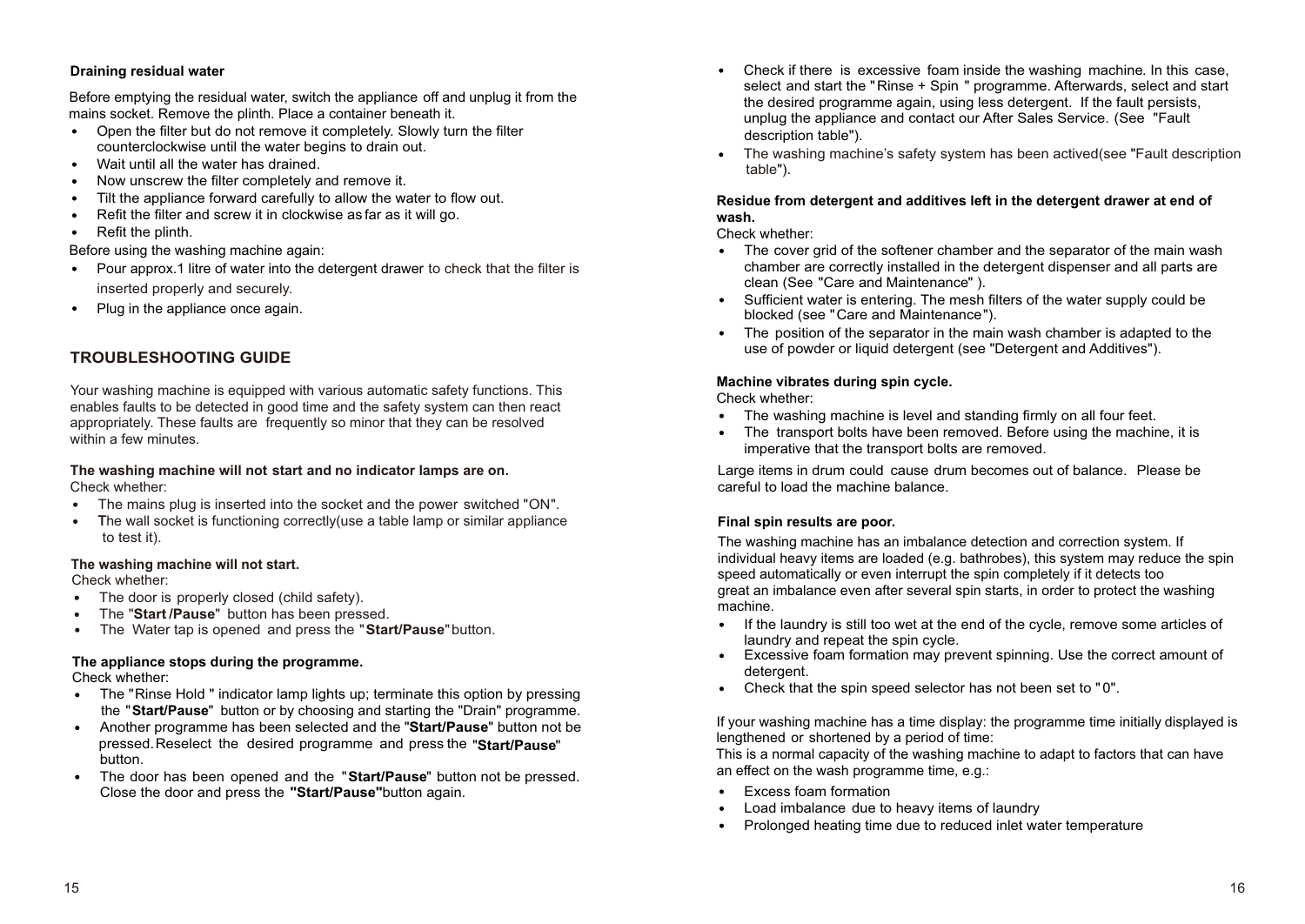Because of influences like these, the time remaining in the programme run is recalculated, and updated if necessary. In addition, during the filling phase, the washing machine determines the load and if necessary adjusts the initial programme time displayed accordingly. During such update periods, an animation appears on the time display.

#### **FAULT DESCRIPTION TABLE**

| Digital display<br>(if fitted on your machine) | <b>Fault description</b> |
|------------------------------------------------|--------------------------|
| "F01" "F02"                                    | "Water supply fault"     |
| "F03"                                          | "Draining fault"         |
| "F04" "F05" "F06" "F07"                        | "Electrical module"      |
| "F13"                                          | "Door lock fault"        |
| "UNB"                                          | "Unblance"               |

#### IMPORTANT:

Ensure that the water has cooled before draining the appliance. In addition, place a large container in front of the filter to collect water flowing from the filter.<br>• The drain hose is frozen up.

- The drain hose is frozen up.
- Plug in the appliance again.

Select and start the " Drain " programme and restart the desired programme. If the fault occurs again, please contact After-Sales Service (see "After-Sales Service").

#### **Error code**

The appliance stops during the programme.

For models with a remaining time display, a failure code between "F01" to "F07" and "F13"or "UNB"appears on the display.

**If a failure code "**F01**"and "**F02**" appears on the display:** . press the **"start/pause"** button to cancel the failure code and start the programme;if the fault persists,unplug the appliance and contact After-Sales Service(see"After-Sales Service").

**If a failure code "F03" appears on the display:**<br>• Switch the appliance off and Check whether • Switch the appliance off and Check whether drain pump is blocked or drain hose is tied; if the fault persists, unplug the appliance and contact After-Sales Service(see "After-Sales Service").

#### **If a failure code between"**F04**" to "**F07**" appears on the display:**

If a failure code between"FD4" to "FD7" appears on the display:<br>• Switch the appliance off and select the desired programme; if the fault persists, unplug the appliance and contact After-Sales Service(see" After-Sales Service").

#### **If a failure code "**F13**" appears on the display:**

If a failure code "F! E" appears on the display:<br>• Check whether the door is closed or not and press the start/pausebutton; if the fault persists, unplug the appliance and contact After-Sales Service(see "After-Sales Service").

**If a failure code "UNB" appears on the display:**<br>• Switch the appliance off and rearrange the cl Switch the appliance off and rearrange the clothes, then select the spin programme and start; if the fault persists, unplug the appliance and contact After-Sales Service(see "After-Sales Service").

#### **AFTER-SALES SERVICE**

Before contacting After-Sales Service:

- . Before contacting After-Sales Service:<br>• Try to remedy troubleshoot the problem yourself(see "Troubleshooting Guide ").
- Restart the programme to check whether the problem has solved itself.
- If the washing machine continues to function incorrectly, call After-Sales Service. .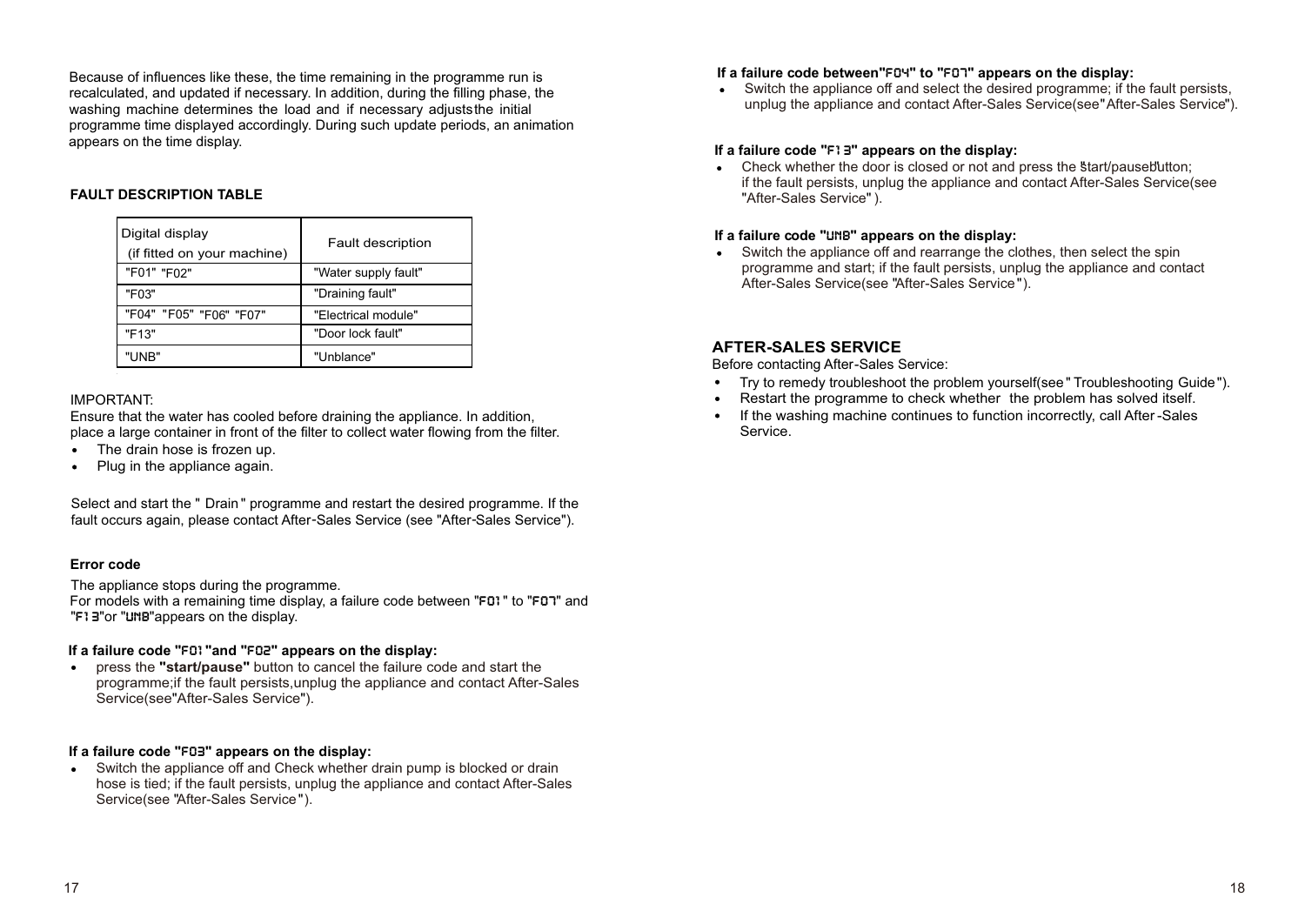Version 03-13

### Hisense warranty

### terms and conditions Washing Machine and Refrigerator

- 1. HISENSE Australia will provide parts and labor to you the customer as set out herein.
- 2. Nothing in the warranty, limits any rights you may have under the trade practice act or any other commonwealth or state legislation. Such rights cannot be changed by the conditions in this warranty. Subject to the conditions below this appliance is warranted by Hisense and/or its Agents to be free from defects in materials and workmanship for a period of 36 months from the date of purchase (the "Warranty period").

The inverter motor of washing machines has part replacement warranty of 11 years in total. The inverter motor parts only warranty does not include labor costs and must be verified by Hisense certified service Agent.

3. This warranty:

a.covers products purchased as NEW, manufactured for use in Mainland Australia and Tasmania;

- b. commences from the date of purchase as listed on the Customers invoice;
- c. provides for the labour and replacement parts necessary to maintain your product in good operating condition as specified in this warranty however, if repair is needed because of product failure during normal usage, Hisense has the option to repair or replace the defective product or part of the product with a product or part of the product of like kind and quality and a replacement part may be new or reconditioned of like kind and quality and may cost less than the original product purchased and no charges or refunds will be made based on the replacement product cost difference;
- d. applies only to the original purchaser and cannot be transferred;
- e. is only applicable when your appliance is used in a domestic environment;
- f. covers products for commercial purposes for a period of 90 Days from the date of purchase.
- 4. Product Identification
	- a. Hisense reserves the right to reject claims for any services or work where the Customer requesting such work or services from Hisense and/or its agents cannot produce for verification the serial number and the proof of purchase as per original purchase invoice.
	- b. The warranty will be voided if any Serial Number sticker provided to be placed on the equipment is damaged, modified or removed.
	- c. In the event that a request for repair is made against a warranty where the Serial Number sticker is not attached to the product or the customer cannot produce for verification the original invoice, the repairer will not perform any repairs on the product and the Customer will be charged a service call-out fee.
- 5. What is covered by this warranty:
	- a. The equipment is covered for faulty workmanship on parts that have failed under normal use which are contained within the product.
	- b. Hisense and/or its Agents will decide if there are any defects in the material and/or workmanship.
	- c. This warranty is only applicable for repairs on declared equipment carried out within Mainland Australia and Tasmania.
- 6. What is not Covered by this warranty (excluded):
	- a. any damage or failure:
	- i. of equipment d ue to the product being inadequately serviced or maintained as per manufacturer's recommendations;
	- ii.resulting from environmental conditions including and not limited to dirt, dust, rodents, insects, rust, corrosion, salt built-up, of any part of the product including its parts; or iii. resulting from excessive use "fair wear and tear".
	- iv.resulting from poor installation including and not limited to positioning and externally fitted equipment such as plumbing and drainage, or incompatibility of connected equipment;
	- v. to the product caused by overheating as a result of sitting or positioning of the equipment, where there is not provision for adequate ventilation, drainage or a dust free environment;
	- vi. caused if your appliance has been dismantled, repaired or serviced by any person other than someone authorized by Hisense;
	- vii.to a product or components, caused by power surges or spikes, including and not limited to, mains power and telecommunications connections, or to other unspecified sources, i ncorrect p ower current, voltage fluctuation, amperage fluctuation, rust or corrosion;
	- viii.Any form of physical damage of unknown cause, including snapped, damaged or broken parts, collision with another object, use of which it is not designed, negligenc e, accident or deliberate misuse, theft, abuse, vandalism, flood, fire, earthquake, electrical storms or any other act of God, any war related events or terrorism.
	- b. costs of attendance and testing where no mechanical or electrical failure is identified;
	- c. initial setup and installation of the product;
	- d. Normal maintenance costs and costs incurred through the installation of items listed as requiring periodic replacement;
	- e. products with removed or altered serial numbers;
	- f. consumables such as but not limited to bulbs/globes, batteries, remote controls or filters;
	- g. removal repair or reinstallation of internal component not performed by or approved by Hisense authorized service centre;
	- h. cosmetic or structural items;
- i. Any failures due to the interference from or to other products and/or sources;